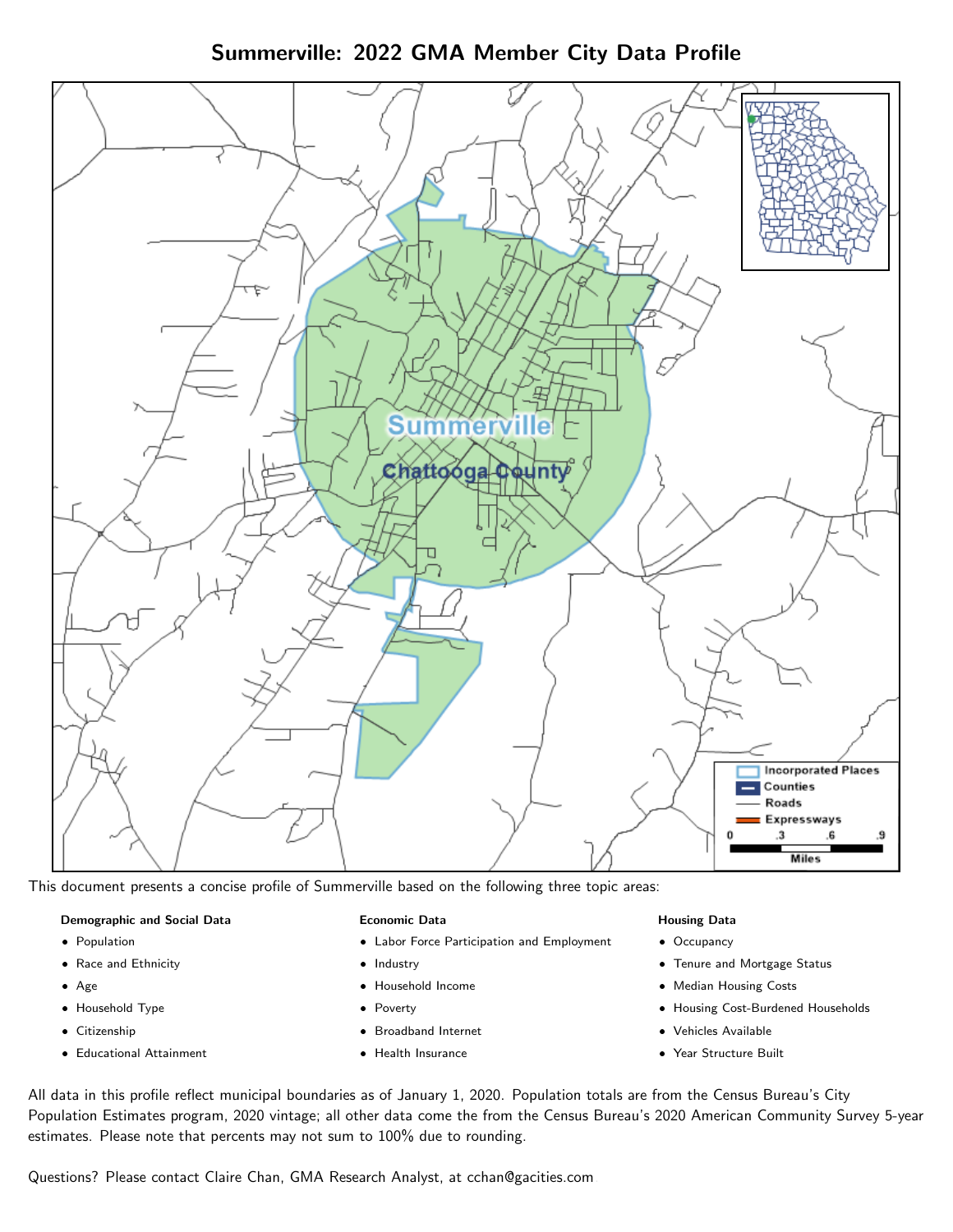# Summerville: Demographic and Social





**Citizenship** 



Source: American Community Survey, 2020 5-year estimates, table B05002 Source: American Community Survey, 2020 5-year estimates, table B15002

Race and Ethnicity



Source: U.S. Census Bureau, City Population Estimates, 2020 vintage Source: American Community Survey, 2020 5-year estimates, table B03002

## Household Type



Source: American Community Survey, 2020 5-year estimates, table B01001 Source: American Community Survey, 2020 5-year estimates, table B11001

## Educational Attainment



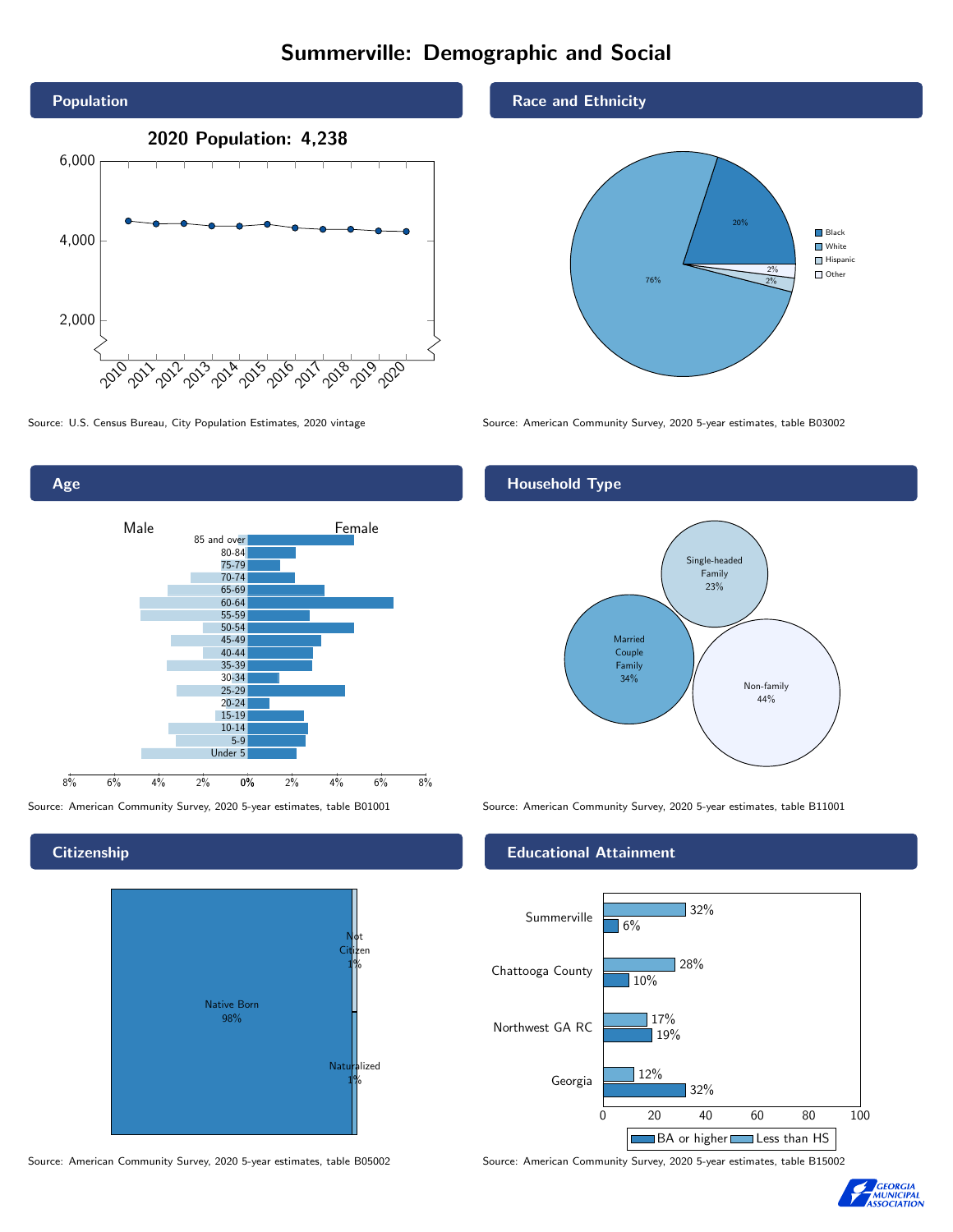# Summerville: Economic







Source: American Community Survey, 2020 5-year estimates, table B23001 Note: Unemployment rate is based upon the civilian labor force.

Industry

| Agriculture, forestry, fishing and hunting, and mining      | $2\%$ |
|-------------------------------------------------------------|-------|
| Construction                                                | 4%    |
| Manufacturing                                               | 38%   |
| <b>Wholesale Trade</b>                                      | 3%    |
| Retail Trade                                                | 8%    |
| Transportation and warehousing, and utilities               | 6%    |
| Information                                                 | 3%    |
| Finance and insurance, real estate, rental, leasing         | $2\%$ |
| Professional, scientific, mgt, administrative, waste mgt    | $5\%$ |
| Educational services, and health care and social assistance | 11%   |
| Arts, entertainment, recreation, accommodation, food        | $7\%$ |
| service                                                     |       |
| Other services, except public administration                | 6%    |
| Public administration                                       | 6%    |

Source: American Community Survey, 2020 5-year estimates, table C24030



Source: American Community Survey, 2020 5-year estimates, tables B19013 and B19025 Source: American Community Survey, 2020 5-year estimates, table B17010

Broadband Internet No 38% Yes 62%

Poverty



# **Health Insurance**



Source: American Community Survey, 2020 5-year estimates, table B28002 Source: American Community Survey, 2020 5-year estimates, table B18135